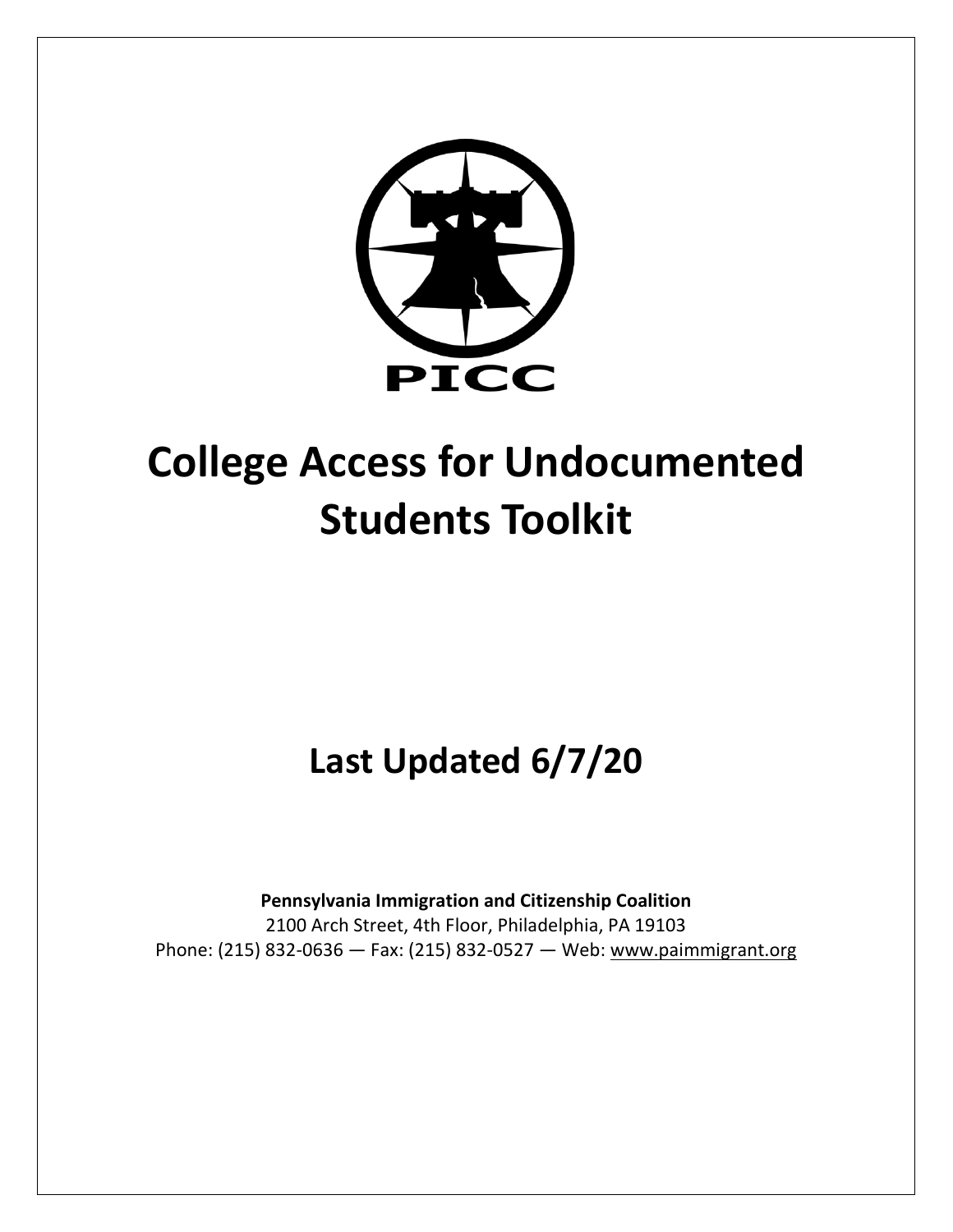Undocumented students face unique challenges when applying for college. Some colleges and universities view undocumented students as out-of-state or international students, and charge higher tuition rates than for other residents of Pennsylvania. Many scholarships and types of financial aid are not open to undocumented students. For many students, this means putting a hold on or ending to dreams of attending college.

PICC is committed to advocating for policy changes that will level the playing field, and allow undocumented students to qualify for the same tuition rates and local scholarships available to other residents of Pennsylvania. While we work to enact these policies, this toolkit contains tips and resources to help undocumented students navigate the sometimes complicated work of applying for college and financial aid.

**DISCLAIMER: The information in this toolkit is based on personal experience of students, educators and members of PICC across Pennsylvania and has been compiled by our staff.** We want this resource guide to be as comprehensive and useful as possible. We update this toolkit twice a year. If you know of any resources not listed in here or outdated, please let us know! Contact Yeny Romero a[t yenyromero@paimmigrant.org](mailto:yenyromero@paimmigrant.org) or (484) 352-3068 if you have any feedback, suggestions, or edits.

**Get involved!** It is everyone's responsibility to continue pushing for access to education for ALL students regardless of immigration status. We encourage immigrant youth from all backgrounds to get involved! Share your stories and experiences, tell family and friends. Don't remain in silence. We will support you along the way. Teachers, school counselors and allies are also welcome! Be part of our movement and fight for education justice for all students of Pennsylvania.

This toolkit is divided into three sections:

- $\triangleright$  Scholarships and Financial Aid
- ➢ Admission and Financial Aid Policies at Pennsylvania Schools
- $\triangleright$  General and Community Resources
- ➢ Update of Deferred Action for Childhood Arrivals (DACA)

#### **Note to Institutions of Higher Education**

Institutions of higher education should continue to fight back and support ALL students regardless of immigration status. If you are a university that supports undocumented students and don't see your information in this toolkit or your information is not up to date, please contact Yeny Romero at venyromero@paimmigrant.org.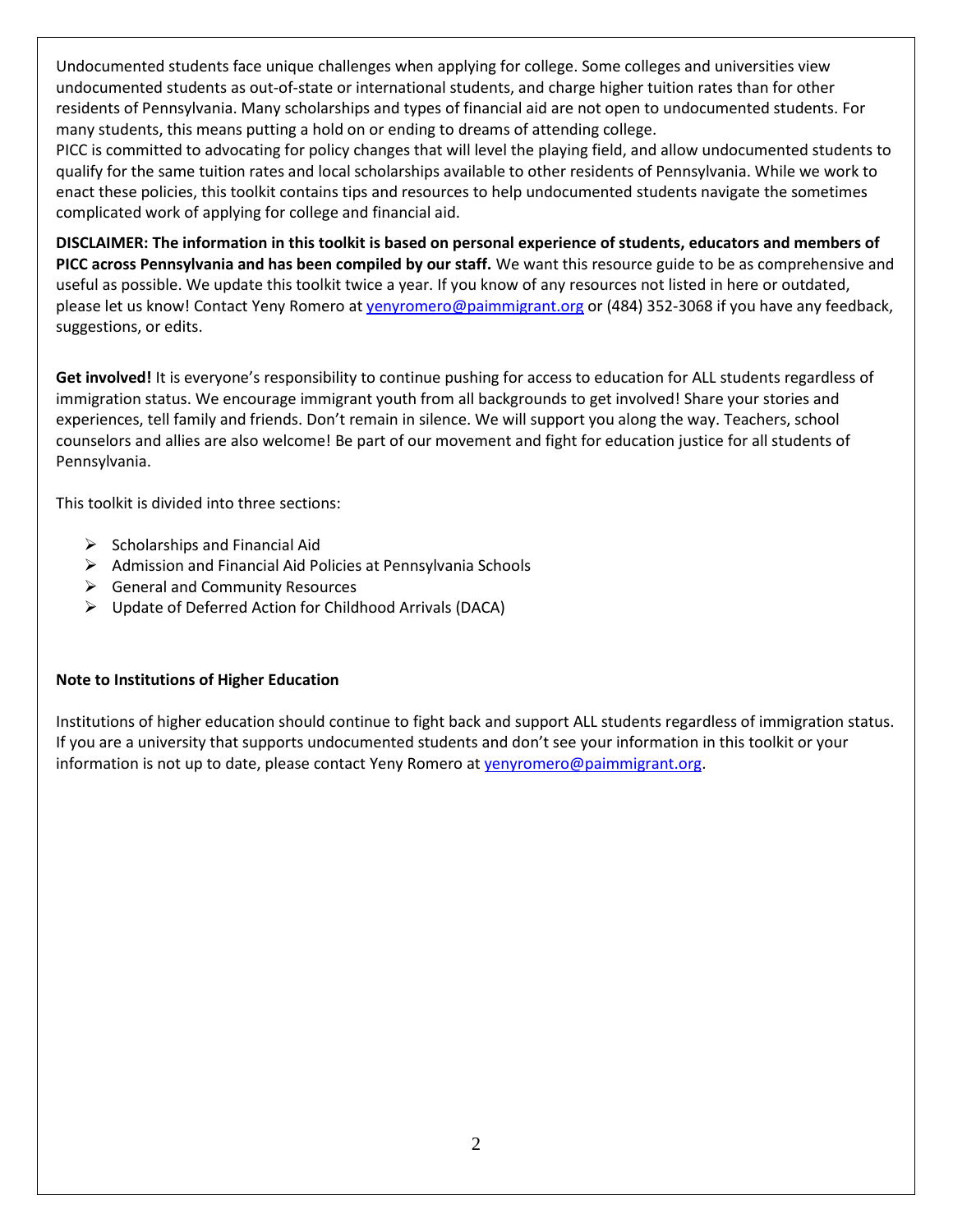# **Scholarships and Financial Aid**

#### **Scholarship tips:**

- Look for private scholarships that don't require proof of legal status or citizenship
- Call your school(s) of choice and ask about private scholarship opportunities

#### **National Scholarship Resources:**

Visit these sites for lists of scholarships available for undocumented students. Make sure to review the rules for applying and keep track of application deadlines.

**[Immigrants Rising](https://fcyo.us17.list-manage.com/track/click?u=7fcc76779f77278fd615e376d&id=3d325e6336&e=61a48cfdaf)** has scholarships open to undocumented students in undergraduate and master's programs, visit their website to find list of upcoming scholarships, resources for educators and students. [https://immigrantsrising.org](https://immigrantsrising.org/)

**La Unidad Latina Foundation (LULF)** in the past this organization funded the DREAM Scholarship Programsupporting undocumented students in the US, National Scholarship Program - Open to all students and Puerto Rican Relief Scholarship - Supporting students enrolled and attending college or university on the island of Puerto Rico. Visi[t lulf.org.](https://clicks.memberclicks-mail.net/wf/click?upn=W3bEGeHMi2Sea-2Bn94DjZpUjeZeadPjSqBiN2h4SIWQc-3D_F-2B7YwkrGkXMkbmF-2B3WzJFMDt9l-2BJ0lM-2FjvETsu-2BvBgGUTrJoUUx1PKv-2FxBY96oIK3L2exe-2F0Tx95R1fMVHFOm3c9XeHo5kZ2lg1ysJ2KN3vO1agNwgShiwl-2F9IiXLgzJtNI8ZhM-2F4FtyIn-2F2K6WG4sVWT9ytbV9NScywx2Wdupx5FYf3F1HOC80O5ETTAeY40xmlsaz8qh0h4eRLwAFb4j0UJrnKNi3teZP91VQB4TwjJQCKjwVbAIPBglQfmpvuPDb2-2BSkpz4ujzDNgcgvkB0zTNMUcm2O8ww-2FmlnJQxXEICv-2BdRYVsODtM6ueq1Nlktj94FhgE-2BarcN-2B95RKU5sQ-3D-3D)

**Generation Progress:** Over 30 scholarships listed[. http://genprogress.org/about/scholarships-for](http://genprogress.org/about/scholarships-for-undocumented-students-2/)[undocumented-students-2/](http://genprogress.org/about/scholarships-for-undocumented-students-2/)

**Golden Doors Scholars:** <http://www.goldendoorscholars.org/application/open> four-year tuition and room and board scholarships to DACA and TPS students who are pursuing a four-year degree at Golden Door partner schools

**Microsoft Scholarship:** <https://careers.microsoft.com/us/en/usscholarshipprogram>

The Geneseo Immigrant Center: http://migrant.net/scholarships/index.

**Que Llueva Café Scholarship :**[http://www.ca-core.org/que\\_llueva\\_cafe\\_scholarship\\_program](http://www.ca-core.org/que_llueva_cafe_scholarship_program)

**United We Dream:** <http://unitedwedream.org/blog/6-scholarship-opportunities-undocumented-students>

**College Green Light:** Undocumented students sectio[n.http://blog.collegegreenlight.com/blog/easy-scholarships](http://blog.collegegreenlight.com/blog/easy-scholarships-for-undocumented-students)[for-undocumented-students](http://blog.collegegreenlight.com/blog/easy-scholarships-for-undocumented-students)

**Univision Scholarship-** Open to Undocumented students mydocumentedlife.org/2016/01/08/2016-2017-becas-univision-scholarship-open-to-undocumented-students/

**Dreamer's Roadmap:** Mobile app to help undocumented students find scholarships. [http://dreamersroadmap.com](http://dreamersroadmap.com/)

**Questbridge:**Matches low income high school students with private universities that offer Questbridge scholars full financial aid. Many schools that partner with Questbridge will consider undocumented students. [www.questbridge.org/](http://www.questbridge.org/)

**Princeton Prize in Race Relations:** Be currently enrolled in grades 9-12 in participating regions. Demonstrate strong activism in race relations. [www.princeton.edu/pprize/application](http://www.princeton.edu/pprize/application)

**Paul and Daisy Soros Fellowships for New Americans: [https://www.pdsoros.org](https://www.pdsoros.org/)**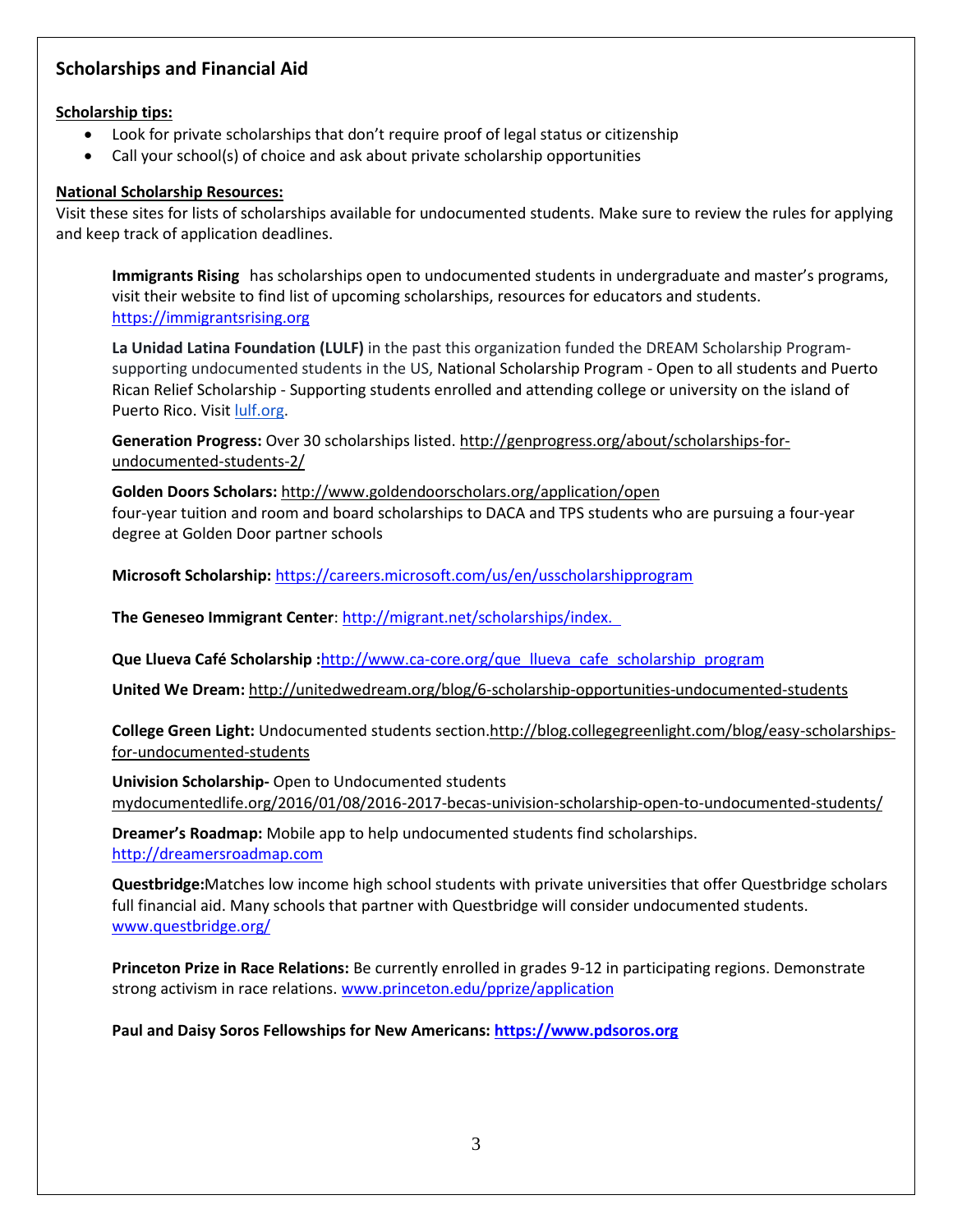## **Admission and Financial Aid Policies at Pennsylvania Schools**

**\*CCS-** The **CSS/Financial Aid PROFILE** (often written as **CSS PROFILE**), short for the College Scholarship Service Profile, is an application distributed by the [College Board](https://en.wikipedia.org/wiki/College_Board) in the [United States](https://en.wikipedia.org/wiki/United_States) allowing college students to apply for [financial aid.](https://en.wikipedia.org/wiki/Financial_aid_(educational_expenses)) It is primarily designed to give private member institutions of the College Board a closer look into the finances of a student and family. It is much more detailed than the [FAFSA.](https://en.wikipedia.org/wiki/FAFSA)

- The CSS Profile asks questions about the financial status of the student and the student's parents. The information the student gives in the CSS Profile is then sent to [colleges](https://en.wikipedia.org/wiki/College) or [universities](https://en.wikipedia.org/wiki/University) that the student specifies.
- Along with the [FAFSA,](https://en.wikipedia.org/wiki/FAFSA) the CSS Profile is the most common financial aid application that students in the United States fill out.
- **Pennsylvania State System of Higher Education (PASSHE)-** 14 Universities that make up the PASSHE system provide in-state tuition rates to anyone who has been "domiciled" in Pennsylvania.<sup>1</sup> "Domicile" is defined as "[t]he place where one intends to reside permanently or indefinitely and does in fact so reside."<sup>2</sup>Under this policy, undocumented students may pay in-state tuition if they can provide clear and convincing evidence of having been "domiciled" in Pennsylvania.<sup>3</sup>

*PASSHE Schools: Bloomsburg, Cheyney, East Stroudsburg, Indiana, Lock Haven, Millersville, Slippery Rock, California, Clarion, Edinboro, Kutztown, Mansfield, Shippensburg, West Chester*

• Other Pennsylvania state schools may consider admitting undocumented students at in-state tuition rates but such practices are neither uniform nor part of an established policy.

| Institution         | <b>Admission Policy for</b><br><b>Undocumented Students</b>                                                                                        | <b>Financial Aid</b><br>Availability                                                                                                                                       | <b>Contact Advocates</b>              | <b>Updated</b> |
|---------------------|----------------------------------------------------------------------------------------------------------------------------------------------------|----------------------------------------------------------------------------------------------------------------------------------------------------------------------------|---------------------------------------|----------------|
| Albright<br>College | Considered international students.<br>The student must complete an<br>international student form<br>showing how they will fund their<br>education. | Transfer<br>scholarship<br>available<br>Merit-based<br>scholarships<br>Scholarships for<br>local<br>undocumented<br>students to help<br>cover full tuition<br>and room and | Myrna Fuchs<br>myrnashfuchs@gmail.com | 6/4/19         |
|                     |                                                                                                                                                    | board.                                                                                                                                                                     |                                       |                |

# **Help us stay updated on new policies, advocates, scholarships, etc. Please take a few minutes to share your experience applying to schools by filling out our survey: https://tinyurl.com/picctuitionequity**

- $\overline{a}$ <sup>1</sup> 22 PA. CODE § 507.2 (2015).
- <sup>2</sup> 22 PA. CODE § 507.1 (2015).
- <sup>3</sup>22 PA. CODE § 507.3(2) (2015).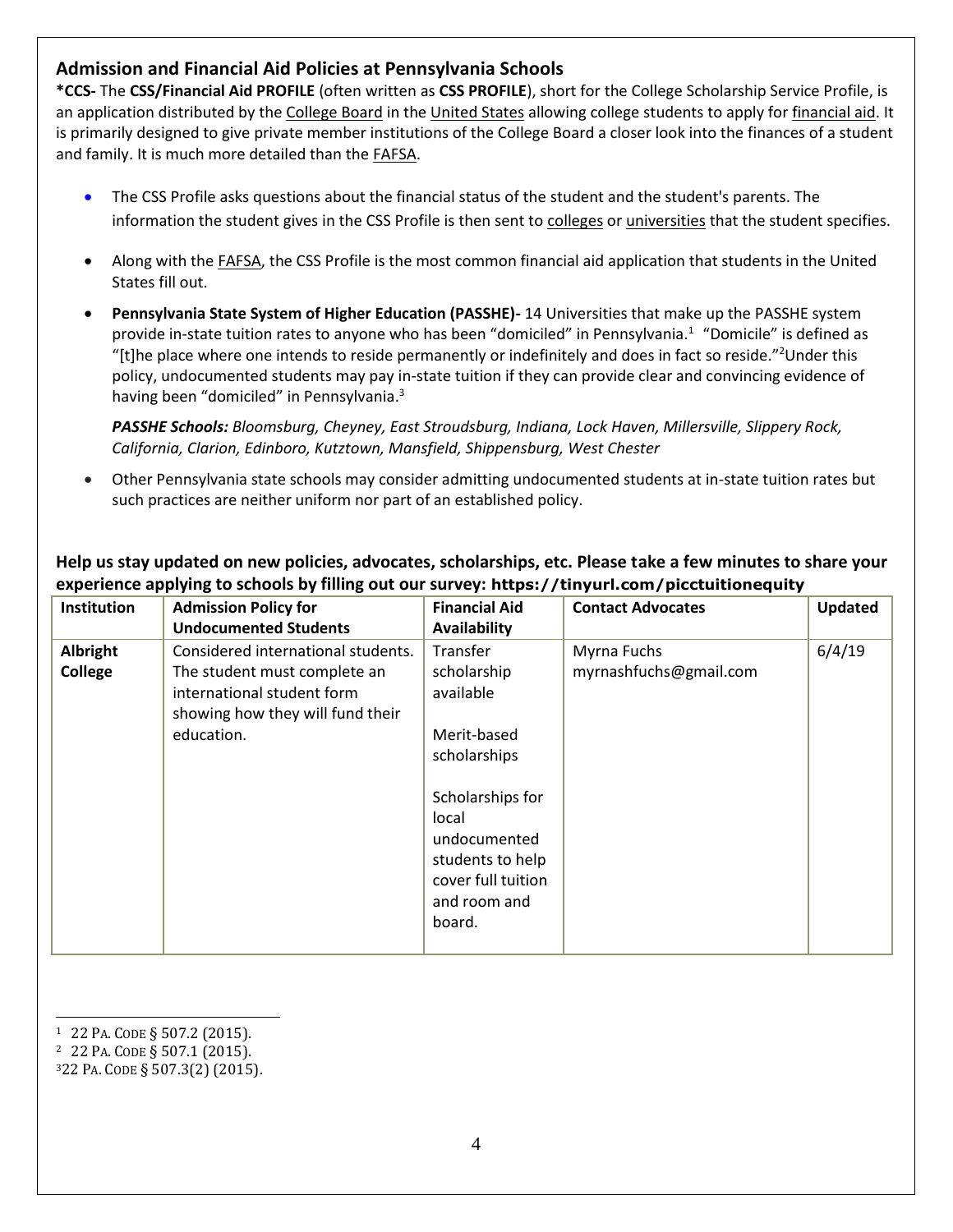| Institution                                                     | <b>Admission Policy for</b>                                                                                                                                                                                                                                                                                                                       | <b>Financial Aid</b>                                                                                                                                                                                        | <b>Contact Advocates</b>                                                          | <b>Updated</b> |
|-----------------------------------------------------------------|---------------------------------------------------------------------------------------------------------------------------------------------------------------------------------------------------------------------------------------------------------------------------------------------------------------------------------------------------|-------------------------------------------------------------------------------------------------------------------------------------------------------------------------------------------------------------|-----------------------------------------------------------------------------------|----------------|
|                                                                 | <b>Undocumented Students</b>                                                                                                                                                                                                                                                                                                                      | <b>Availability</b>                                                                                                                                                                                         |                                                                                   |                |
| Alvernia<br><b>University</b>                                   | No information available on<br>student category consideration<br>Students can get connected with<br>the college through the Olivet<br>College Access Program                                                                                                                                                                                      | Reading<br>Collegiate<br><b>Scholars</b><br>Scholarship<br>Program<br>Financial aid<br>available<br><b>DACA</b> students<br>may be eligible<br>for full tuition<br>depending on<br>education<br>achievement | Myrna Fuchs<br>myrnashfuchs@gmail.com                                             | 11/5/18        |
| <b>Community</b><br><b>College Of</b><br>Philadelphia           | Considered in-state students                                                                                                                                                                                                                                                                                                                      | unknown                                                                                                                                                                                                     |                                                                                   | 9/19/18        |
| <b>Delaware</b><br>County<br><b>Community</b><br><b>College</b> | First Community college to<br>publicly announce "open door<br>policy" for undocumented<br>students.<br>Undocumented students receive<br>in-county rates as long as the<br>student graduated from a<br>sponsoring district. Other district<br>students will receive in-state<br>tuition rate.<br>Check the "No Status" check box<br>in application | Scholarships for<br>undocumented<br>students<br>available:<br>"Dream<br>Scholarship"<br>Please check<br>website for more<br>information and<br>dates                                                        | Veronica Rodriguez<br>vrodriguez6@dccc.edu<br>Jose mazanett<br>jmazenett@dccc.edu | 6/4/19         |
| <b>Delaware</b><br><b>Valley</b><br><b>University</b>           | Reviewed by state of residence                                                                                                                                                                                                                                                                                                                    | Merit-based<br>scholarships<br>available<br>regardless of<br>status<br>Multicultural<br>Student<br>Scholarship                                                                                              | Maria Cabrera<br>maria.cabrera@delval.edu                                         | 9/19/18        |
| <b>Eastern</b><br><b>University</b>                             | International student                                                                                                                                                                                                                                                                                                                             | unknown                                                                                                                                                                                                     |                                                                                   | 9/19/18        |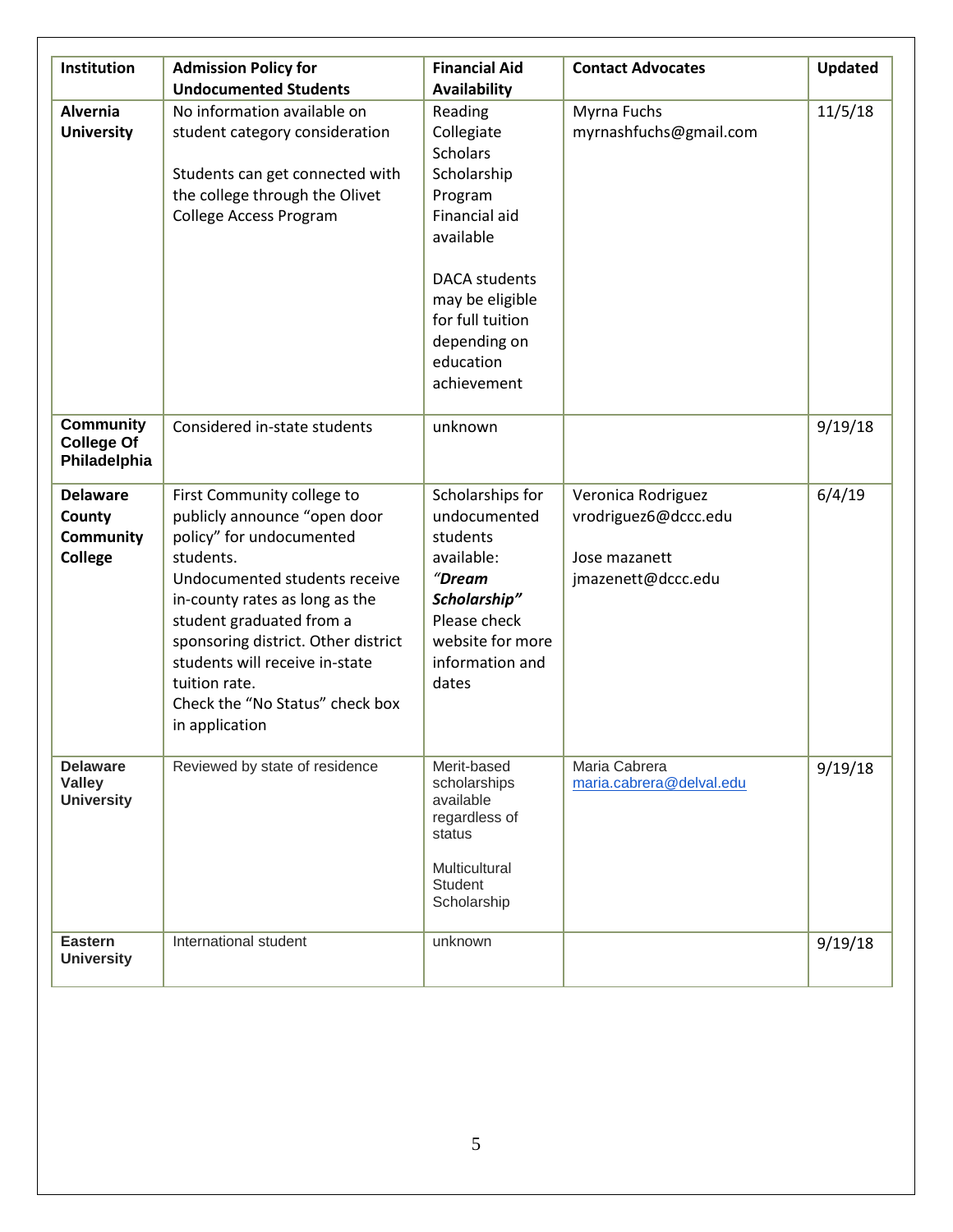| Institution                                       | <b>Admission Policy for</b><br><b>Undocumented Students</b>                                                                                                                                                                                                                    | <b>Financial Aid</b><br><b>Availability</b>                                                                                                                                                     | <b>Contact Advocates</b>                                                                                                                                                                                                                                 | Updated  |
|---------------------------------------------------|--------------------------------------------------------------------------------------------------------------------------------------------------------------------------------------------------------------------------------------------------------------------------------|-------------------------------------------------------------------------------------------------------------------------------------------------------------------------------------------------|----------------------------------------------------------------------------------------------------------------------------------------------------------------------------------------------------------------------------------------------------------|----------|
| <b>Franklin and</b><br><b>Marshall</b><br>College | Considered international.<br>Submit the school's International<br>Financial Aid Form when applying<br>for admission. Complete the CSS<br>Profile and Parents' Tax Returns.<br>F&M makes public commitment to<br>create access to higher education<br>for undocumented students | DACA students in<br>good academic<br>stands and meet<br>financial need<br>can potentially<br>receive full<br>assistance for 4<br>years. Must<br>apply and check<br>in with<br>Admissions office | Dr. Freud<br>robert.freund@fandm.edu                                                                                                                                                                                                                     | 10/5/17  |
| Gettysburg<br><b>College</b>                      | Considered international student<br>Fill out common Application,<br>provide information about<br>country of origin and citizenship.<br>Andrea assists non-citizen<br>students                                                                                                  | Fill out<br>international<br>student aid<br>application<br>Merit-based and<br>need-based<br>financial<br>assistance.                                                                            | Andrea M Buchanan<br>Associate Director of<br><b>Admissions Coordinator of</b><br><b>International Student</b><br>Admissions<br>abuchana@gettysburg.edu<br>717.337.6100<br>Brenda Reyes-Lua<br><b>Center for Public Service</b><br>breyes@gettysburg.edu | 6/7/19   |
| <b>Haverford</b><br>College                       | Considered international students<br>and fee waivers available.<br>Complete Profile Application and<br>submit tax returns.<br>http://www.haverford.edu/financi<br>alaid/forms.php<br>Financial aid is not available for<br>transfer students.                                  | Eligible for full<br>need-based<br>financial<br>assistance. (only<br>3 spots available)                                                                                                         |                                                                                                                                                                                                                                                          | 10/2/17  |
| Lafayette<br>College                              | Considered international students.<br>Meets the full demonstrated<br>financial need of international<br>students.<br>Must complete the CSS Profile.                                                                                                                            | Financial aid<br>available                                                                                                                                                                      | <b>Director of Admissions</b>                                                                                                                                                                                                                            | 11/2/17  |
| La Salle<br><b>University</b>                     | Considered in-state students.<br>Talk to admissions counselor<br>about status.                                                                                                                                                                                                 | Unknown                                                                                                                                                                                         | Associate Director of<br><b>International Admissions</b><br>Marc Vallone<br>vallonem2@lasalle.edu<br>Stephanie Brown<br>brownsr@lasalle.edu                                                                                                              | 10/13/17 |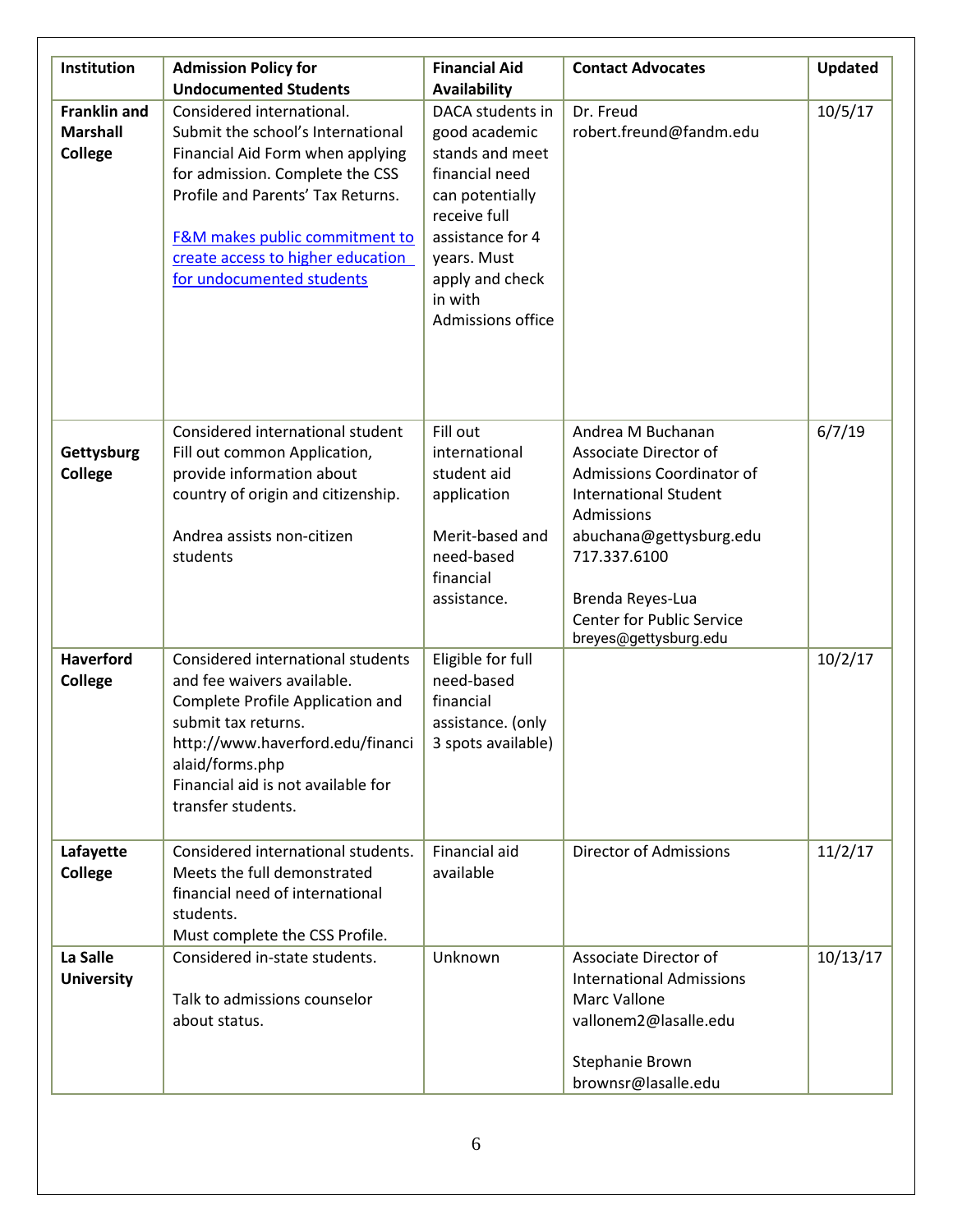| Institution                               | <b>Admission Policy for</b><br><b>Undocumented Students</b>                                                                                      | <b>Financial Aid</b><br><b>Availability</b>                                                                                                   | <b>Contact Advocates</b>                                                                                         | <b>Updated</b> |
|-------------------------------------------|--------------------------------------------------------------------------------------------------------------------------------------------------|-----------------------------------------------------------------------------------------------------------------------------------------------|------------------------------------------------------------------------------------------------------------------|----------------|
| Lackawanna<br><b>Community</b><br>College | Considered in-state and<br>international students.                                                                                               | unknown                                                                                                                                       |                                                                                                                  | 9/19/18        |
| Lehigh<br><b>University</b>               | Considered in-state students.<br>Meets 100% of need. Must<br>complete CSS Profile                                                                | Merit-based<br>scholarships may<br>also be awarded<br>on a limited<br>basis. No<br>application is<br>necessary<br>Need-based aid<br>available | Myrna Fuchs<br>myrnashfuchs@gmail.com                                                                            | 6/4/19         |
| Lycoming<br><b>College's</b>              | 6 undocumented students will be<br>funded in 2016                                                                                                |                                                                                                                                               | Myrna Fuchs<br>myrnashfuchs@gmail.com                                                                            | 11/12/15       |
| Marywood<br><b>University</b>             | Considered in-state students                                                                                                                     | Merit<br>scholarships                                                                                                                         |                                                                                                                  | 9/23/202<br>0  |
| <b>Millersville</b><br><b>University</b>  | Considered in-state student<br>under PASSHE policy                                                                                               | Unknown                                                                                                                                       |                                                                                                                  | 5/10/18        |
| <b>Muhlenberg</b><br><b>College</b>       | Considered as international<br>student.<br>General admissions application.                                                                       | Presidential<br>merit-based<br>scholarship and<br>other merit-<br>based<br>scholarships<br>available to<br>undocumented<br>students           | Erika Sutherland Associate<br>Professor of Spanish<br>Office: 484-664-3518<br>emsuther@muhlenberg.edu            | 12/15/17       |
| <b>Neumann</b><br><b>University</b>       | Considered as International<br>Complete International Student<br>Application for Financial Aid and<br>Scholarship when applying for<br>admission | Offer private and<br>presidential<br>scholarships for<br>students                                                                             | Sr. Marguerite O'Bernie, OSF<br>Vice President for Mission &<br>Ministry<br>610-558-5511<br>mobernie@neumann.edu | 1/5/19         |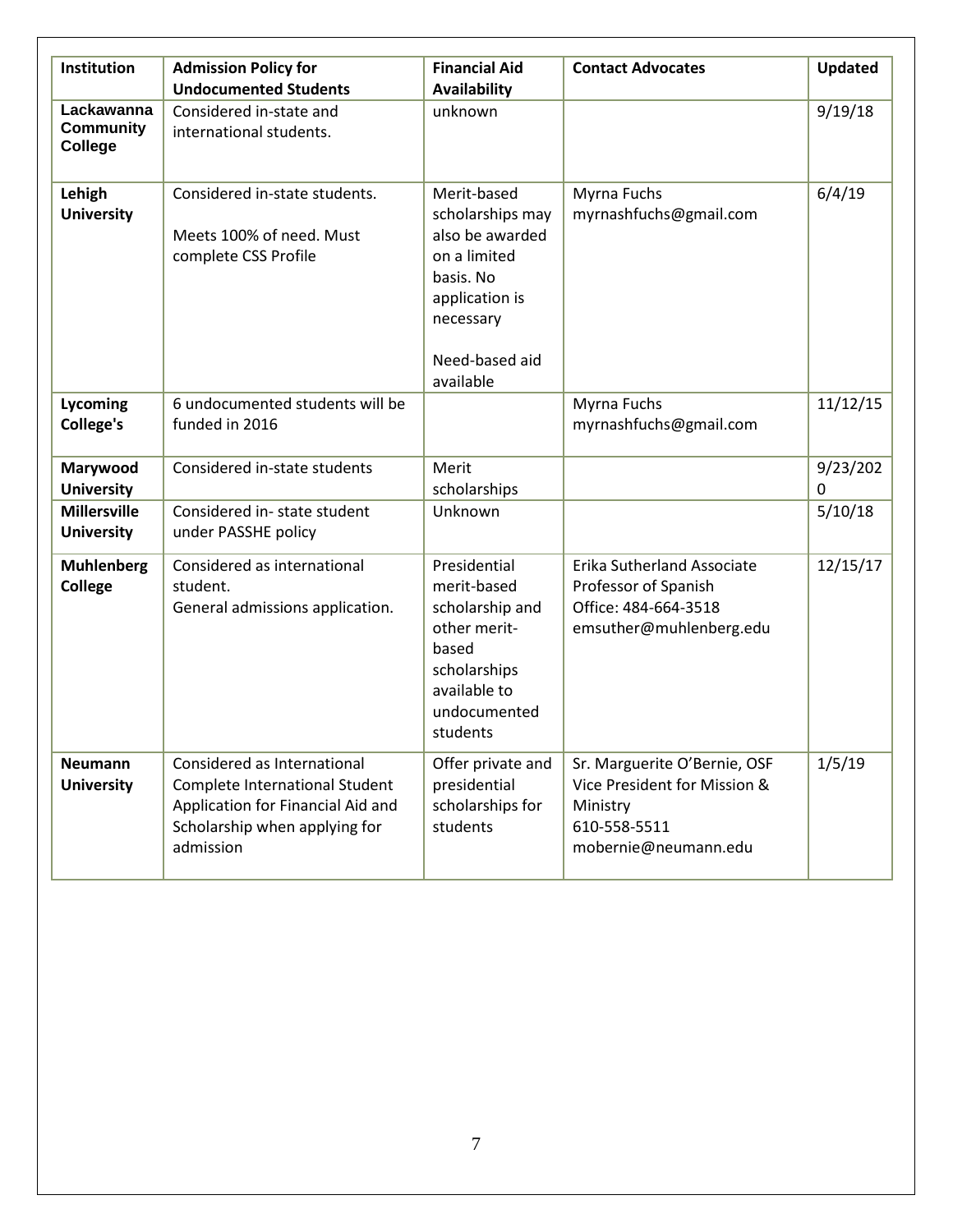| Institution                                                     | <b>Admission Policy for</b>                                                                                                                                                                                                                                                             | <b>Financial Aid</b>                                                                                                                                                                    | <b>Contact Advocates</b>                                                                                                         | <b>Updated</b> |
|-----------------------------------------------------------------|-----------------------------------------------------------------------------------------------------------------------------------------------------------------------------------------------------------------------------------------------------------------------------------------|-----------------------------------------------------------------------------------------------------------------------------------------------------------------------------------------|----------------------------------------------------------------------------------------------------------------------------------|----------------|
|                                                                 | <b>Undocumented Students</b>                                                                                                                                                                                                                                                            | <b>Availability</b>                                                                                                                                                                     |                                                                                                                                  |                |
| <b>PASSHE</b><br><b>Schools</b>                                 | In-state tuition rates for<br>undocumented students residents<br>of Pennsylvania.                                                                                                                                                                                                       | unknown                                                                                                                                                                                 |                                                                                                                                  | 11/15/18       |
|                                                                 | Apply as in-state student (see top<br>for information on eligibility for in-<br>state tuition.                                                                                                                                                                                          |                                                                                                                                                                                         |                                                                                                                                  |                |
|                                                                 | Some schools like: West Chester,<br>Millersville, Kutztown follow this<br>policy without much explanation<br>from student on status. Reach out<br>to the PASSSHE school you wish to<br>apply to learn about your<br>application process and if there is<br>any financial aid available. |                                                                                                                                                                                         |                                                                                                                                  |                |
| <b>Penn State</b>                                               | <b>Assigns DACA students in-state</b>                                                                                                                                                                                                                                                   | Merit-based                                                                                                                                                                             | <b>Eliel Acosta</b>                                                                                                              | 10/01/20       |
| <b>University</b>                                               | tuition rates as of Summer 2020<br>In the past students had to apply<br>as "international students" and<br>share with college counselor<br>about DACA status and provide<br>documentation of residency in<br>Pennsylvania to obtain in-state<br>tuition rate.                           | scholarships for<br>Science and<br>Engineering<br>Maybe able to<br>get transfer<br>scholarships<br>May be able to<br>be reimbursed if<br>charged<br>international<br>rates in the past. | <b>Admissions Counselor</b><br>Mont Alto Campus<br>eaa16@psu.edu<br>717-749-6141                                                 |                |
| <b>Reading</b><br>Area<br><b>Community</b><br>College<br>(RACC) | Identified as international<br>students<br>In county rates for DACA<br>recipients only.<br>Out of state rates for<br>undocumented non DACA<br>students even if they graduated in<br>the Berks<br>area.                                                                                  | See Reading<br><b>Financial Aid</b><br>Resources for list<br>of scholarships<br>available                                                                                               |                                                                                                                                  | 1/11/18        |
| Rosemont<br>College                                             | Considered international student                                                                                                                                                                                                                                                        | unknown                                                                                                                                                                                 | Bettsy T. McKlaine<br><b>Director of Admissions</b><br>Rosemont College p:<br>610.527.0200 x2601<br>bettsy.mcklaine@rosemont.edu | 10/2/18        |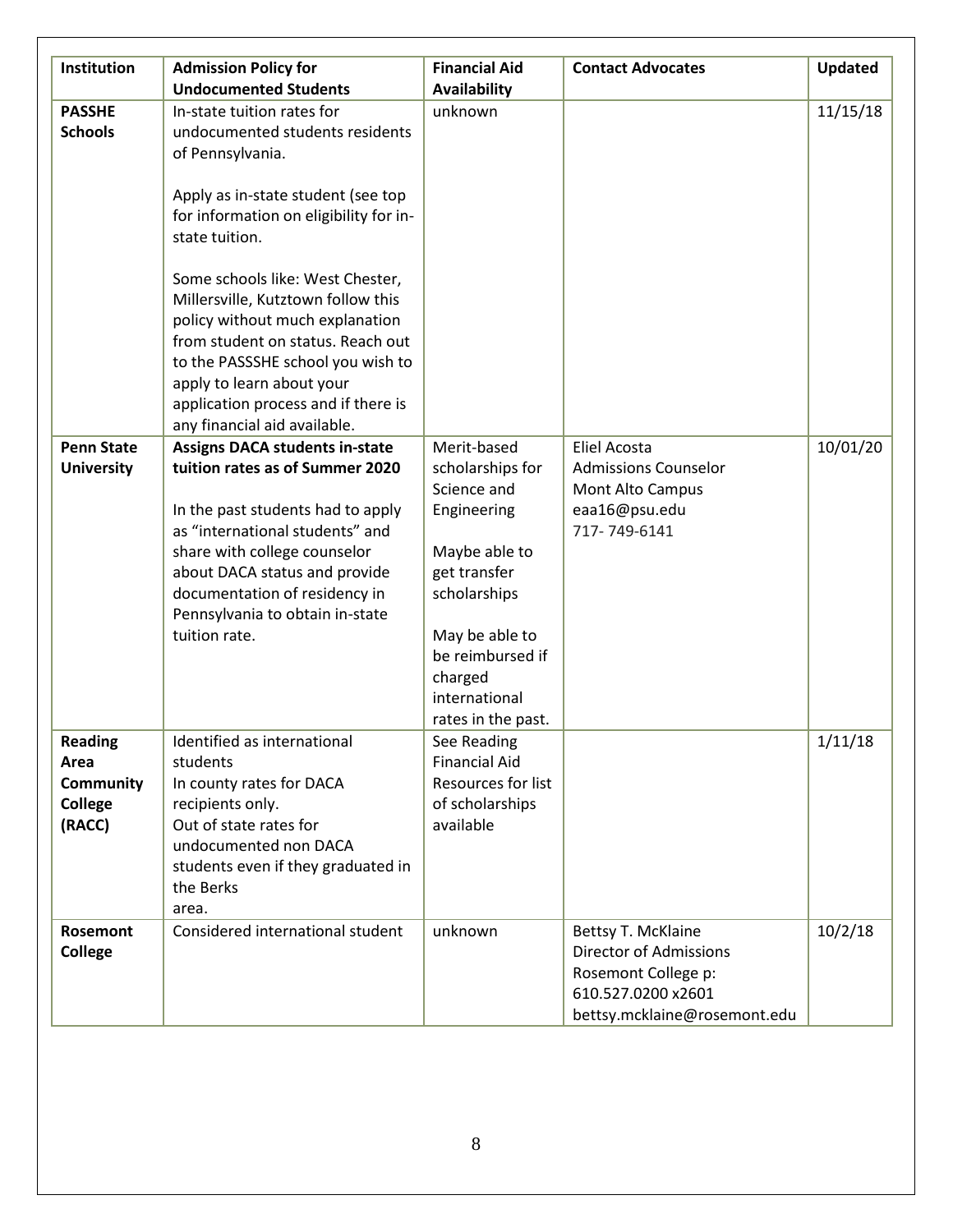| Institution                                                                                 | <b>Admission Policy for</b><br><b>Undocumented Students</b>                                                                                                                                                                                                                              | <b>Financial Aid</b><br><b>Availability</b>                                                                                                                                                                                                                         | <b>Contact Advocates</b>                                                                         | <b>Updated</b> |
|---------------------------------------------------------------------------------------------|------------------------------------------------------------------------------------------------------------------------------------------------------------------------------------------------------------------------------------------------------------------------------------------|---------------------------------------------------------------------------------------------------------------------------------------------------------------------------------------------------------------------------------------------------------------------|--------------------------------------------------------------------------------------------------|----------------|
| <b>Swarthmore</b><br>College                                                                | Considered domestic students<br>Office to support immigrant<br>students on campus<br>Policy applies to transfer students<br>too<br>www.swarthmore.edu/admissions-<br>aid/undocumented-students                                                                                           | Need-based                                                                                                                                                                                                                                                          | <b>Andrew Moe</b><br><b>Associate Dean of Admissions</b><br>610-328-8300<br>Amoe1@swarthmore.edu | 1/2/19         |
| <b>Temple</b><br><b>University</b>                                                          | Not clear: Considered<br>international students or in-state<br>students.<br>Many students have tried to<br>challenge how Temple identifies<br>undocumented students since<br>some are classified as in-state and<br>others as international students<br>impacting their cost of tuition. | Unknown                                                                                                                                                                                                                                                             |                                                                                                  | 9/19/18        |
| <b>The</b><br><b>Restaurant</b><br><b>School At</b><br><b>Walnut Hill</b><br><b>College</b> | Considered in-state student                                                                                                                                                                                                                                                              | Unknown                                                                                                                                                                                                                                                             |                                                                                                  | 3/23/16        |
| University of<br>Pennsylvania                                                               | Only need-based financial aid is<br>awarded when admitted.<br>(Committed to meeting 100% of<br>student's determined need<br>without loans.                                                                                                                                               | Complete the<br>Penn Financial<br>Aid Supplement,<br>the CSS Profile,<br>and the Parents'<br>and Student's<br><b>Tax Returns</b><br>Penn for<br><b>Immigrant Rights</b><br>scholarship<br>awarded to first<br>generation<br>immigrant or<br>undocumented<br>student |                                                                                                  | 11/2/18        |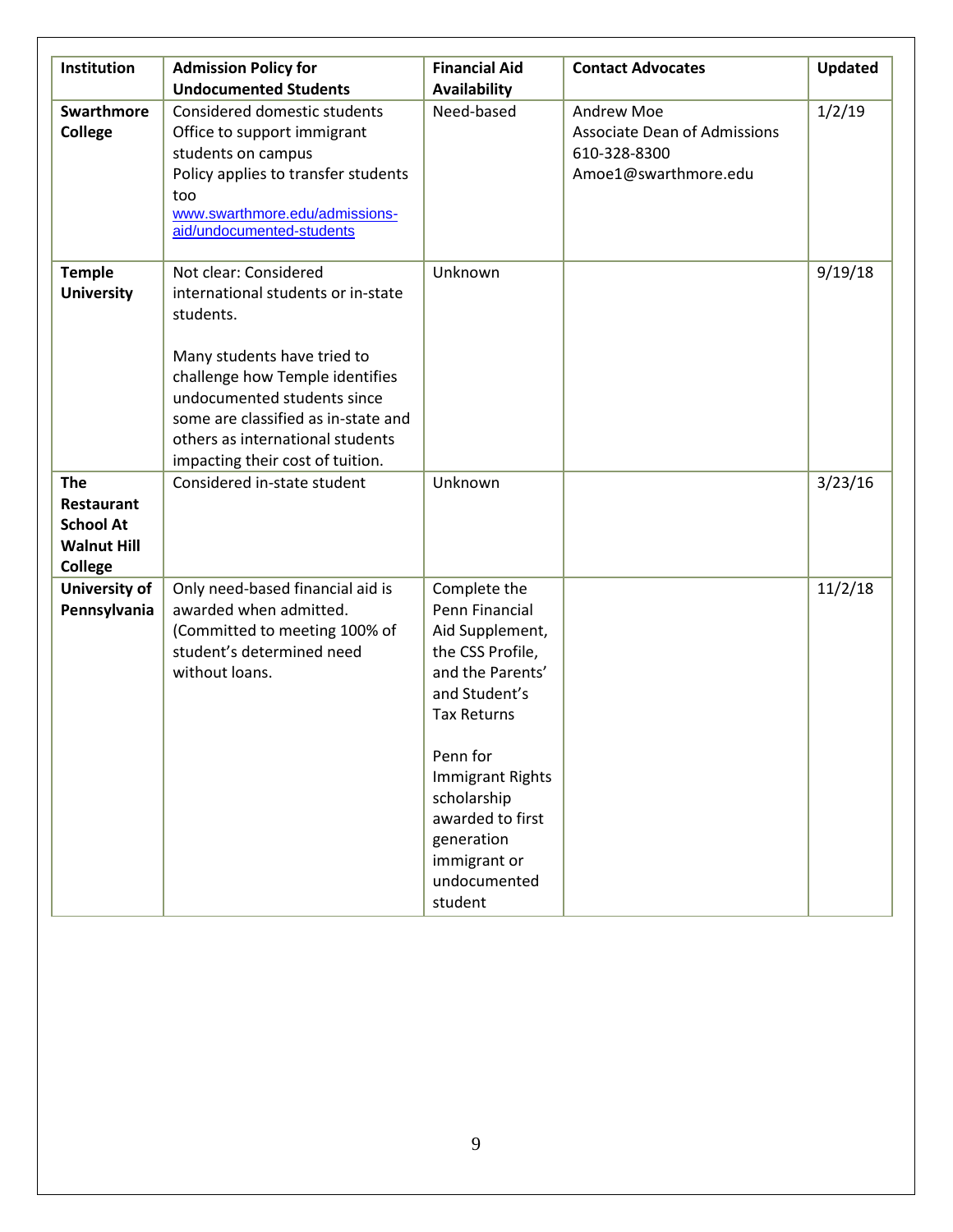| Institution                                 | <b>Admission Policy for</b><br><b>Undocumented Students</b>                       | <b>Financial Aid</b><br>Availability                                                                                                                      | <b>Contact Advocates</b>                                                                                | <b>Updated</b> |
|---------------------------------------------|-----------------------------------------------------------------------------------|-----------------------------------------------------------------------------------------------------------------------------------------------------------|---------------------------------------------------------------------------------------------------------|----------------|
| West<br><b>Chester</b><br><b>University</b> | Considered in-state students<br>Online application has a "No<br>status" check box | Small scholarship<br>granted to<br>undocumented<br>students by<br>Latino Led<br>Organization.<br>Students must<br>apply for<br>scholarship every<br>year. | Professor Linda Stevenson<br>lstevenson@wcupa.edu<br>Student Liaison: Kim Cuellar<br>KC770519@wcupa.edu | 5/20/17        |

## **General Resources**

**Department of Education Resource Guide:**<http://www2.ed.gov/about/overview/focus/supporting-undocumented-youth.pdf>

**My Undocumented Life Blog**- <https://mydocumentedlife.org/2016/09/12/scholarships-open-to-undocumented-students/>

**United We Dream- The DREAM Educational - Empowerment Program DEEP** unitedwedream.org/about/projects/education-deep

**How to fill out FAFSA for DACAmented student's webinar by UWD:** https://www.youtube.com/watch?v=pHfOu\_I9fWw

**Undocu- FAFSA and Common Application Tips for Undocumented Students video**  https://www.youtube.com/watch?v=pn\_ZkigpJvU

**National Immigration Law Center (NILC):**www.nilc.org/education

**National Council of La Raza Resource Guide:** [www.nclr.org](http://www.nclr.org/)

**Dr. Juan Andrade Scholarship**- [http://www.ushli.org/juan\\_andrade\\_scholarship.html](http://www.ushli.org/juan_andrade_scholarship.html)

**Big Future by the College Board:**https://bigfuture.collegeboard.org/get-started/for-undocumented-students

**Federal Student Aid:** www**.**studentaid.ed.gov

#### **Financial Aid and Undocumented Students:**

studentaid.ed.gov/sa/sites/default/files/financial-aid-and-undocumented-students.pdf

## **Community Resources**

#### **Adams County**

**The Beatrice and Sigfried Lowenthal Scholarship for First and Second Generation Immigrants Provided by the Acts of Random Kindness (ARK) Foundation and the Mexican Consulate Administered by Casa de la Cultura Scholarships.**  Open to all students regardless of nationality. Scholarships will be given to students based on Essay Responses, Financial Need and timely submission of required documentation. There is no age or citizenship restriction, priority will be given to students who have participated in the Migrant Education or 21st Century programs. The scholarship check will be written out to the institution the student will attend, including Universities, Colleges, Technical Schools and Community Colleges. **[www.casagettysburg.org](http://www.casagettysburg.org/English.html)**

#### **Berks County**

**[GRIP DREAMer Scholarship](http://www.readinggrip.org/grip-dreamer-scholarship-fund/)**: For students whose immigration status (or lack thereof) does not allow them to apply for student loans or grants. Applicants meet the following requirements to apply: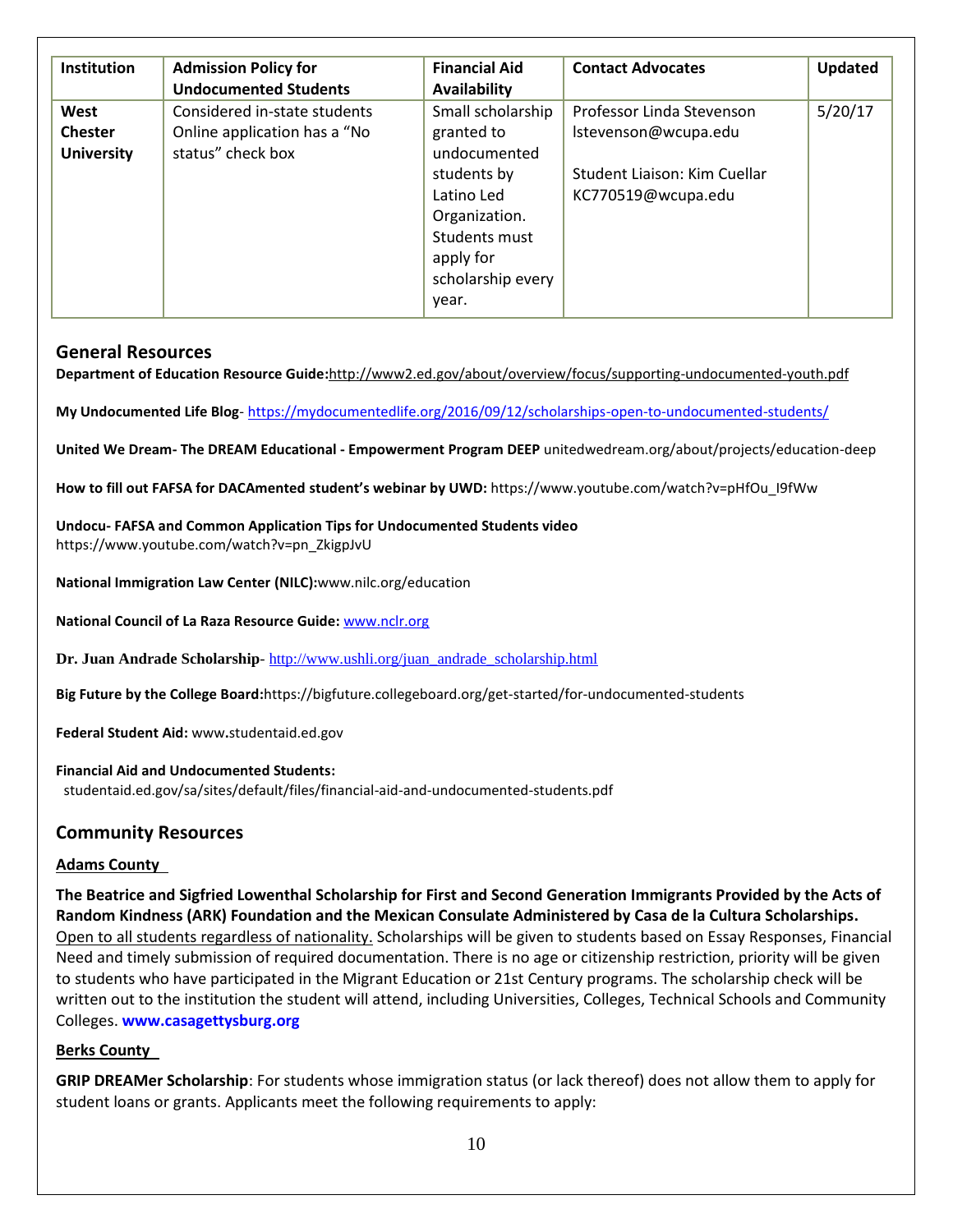- seniors at or graduates of a high school located in Berks County, Pennsylvania;
- Applicant's current primary home at time of application must be located in Berks County, Pennsylvania.
- Applicants must be age 30 or under, and it is preferred that applicants have Deferred Action for Childhood Arrivals Status.
- Applicants who are high school seniors or who have not yet attended college must have obtained a high school cumulative GPA of 3.0 or higher on a 4.0 scale, or an 85% or higher on a 100% scale.
- Applicants who are currently attending college or who previously attended college must have obtained a college cumulative GPA of 3.0 or above in order to apply.
- Family income must be 187% of the federal poverty level or less (approximately \$44,000 for a family of four).

This scholarship is possible because of community support. You can make a tax-deductible donation to[: Berks County](http://bccf.org/)  [Community Foundation,](http://bccf.org/) 237 Court Street, Reading, PA 19601. Att: GRIP DREAMer Scholarship. Visit [www.readinggrip.org](http://www.readinggrip.org/) to learn more about GRIP.

**Reading Collegiate Scholars Scholarship Program:** Must go to a high school in the city of Reading which would include RHS, Berks Catholic and I-Lead.

**Olivet Boys and Girls Club Scholarship**- students must be members of the Boys and Girls of Reading

**Join the De Facto American Support Group**. Youth-led group for undocumented students, DACA recipients and citizen allies. DeFacto Americans provide education, resources, and emotional support to others who are in the pursuit of the American Dream. DeFacto meets the first Monday of every month in the evenings and is to high school and college students. Please e-mai[l defactoamerican@gmail.com](mailto:defactoamerican@gmail.com) or visi[t http://www.readinggrip.org/de-facto-american-support](http://www.readinggrip.org/de-facto-american-support-group/)[group/](http://www.readinggrip.org/de-facto-american-support-group/) for more information or to express interest about attending a meeting.

## **Chester County**

**Chester County Youth group**: meets the second Sunday of every month at 12pm at St. Agnes Day Room located on 233 West Gay Street, West Chester PA. Contact Maria Sotomayor at 215-832-3482.

**Chester County Luncheon:** Meets once a month in different locations to discuss issues and provide resources for the development of the Latino community of Chester County. The group also sponsors regular fundraisers to create scholarships for Chester county students. Last summer, DACA recipient became the first undocumented scholarship recipient. The group wants to continue supporting Latino students including undocumented Latino students.

**Newlin Foundation** – Open to students from Coatsville school district, undocumented students qualify for financial aid support and program guidance. Visit www.newlinfoundation.org

## **Delaware County**

**Delco Youth Group**: PICC and Centro de Apoyo immigrant youth led group, meets the last Saturday of every month at 12pm at St. Alice Rectory located on 150 Hampton Drive, Upper Darby PA. Contact Maria Sotomayor

**Centro de Apoyo Comunitario:** community, women led organization in the heart of Upper Darby, serves as a point of resource for immigrant communities, primarily Latino but is open to all.

#### **Philadelphia County**

**Juntos:** Grassroots organization, serves Latino immigrant community in Philadelphia and Norristown. Visit www.vamosjuntos.org to learn more about Juntos youth leadership team Fuerza and obtain more information about college access.